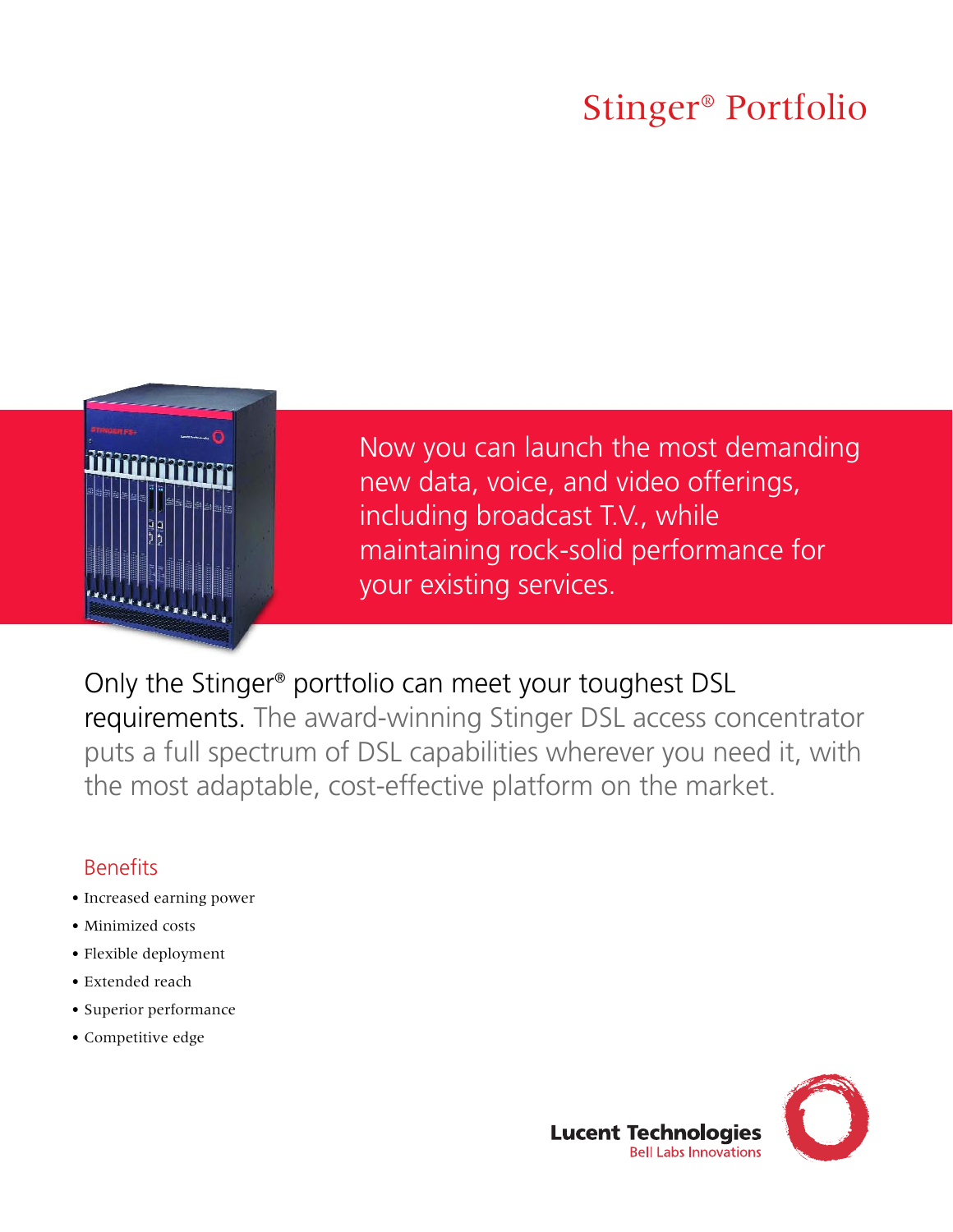### Advanced switching and IP intelligence transform your DSL opportunities

The Stinger portfolio of DSL access concentrators expands the capabilities of DSL technology increasing your opportunity to deliver more competitive high-value broadband services. With its breakthrough ATM/IP architecture, the Stinger platform opens the door to a whole new world of multimedia, including high definition broadcast T.V. So you finally have a way to deliver video services costeffectively—over the existing copper infrastructure. You can use these advanced capabilities to enhance profitability. Or compete head-to-head with tough new challengers, like cable T.V. operators who target your existing voice and data subscribers.

In today's rapidly changing business environment, the Stinger portfolio can support any emerging service, along with your existing offerings. It makes sure you can meet the full range of subscriber demands—from basic Internet access to the most sophisticated corporate services. And it provides reliable high performance for every service you offer, backed by ATM QoS and advanced IP capabilities. You can count on the Stinger portfolio to deliver—wherever these industry-leading capabilities are needed, at high economies of scale, across five high-density models. The Stinger is built on the highest performance, modular architecture that integrates easily into any network.

Lucent's broadband approach is based on our *Service Intelligent™ Architecture*. With *Service Intelligence™*, you can integrate IP intelligence at the edge of your network, cut the cost of building and deploying new broadband networks while maintaining full compatibility with existing infrastructures.

### Applications

You can make the most of any revenue opportunity, because Stinger DSLAMs offer the power, performance, and flexibility to support both existing and emerging applications-in any location, large or small.

• **Data—**Business-class data services-including VPNs, intranets, extranets, and fast Internet access-as well as residential broadband data services for Internet access, telecommuting, and bundled service offerings

- **Video—**Leading-edge services, including streaming multimedia, broadcast TV, and video-on-demand, that can enable today's first full-service video networks
- **Voice—**Voice-over-broadband, and support for existing telephony services
- **"Extended reach"—**Any service requiring flexible deployment in existing outdoor plant or small indoor facilities

### The Stinger Advantage

- **Industry-leading features and flexibility—**The Stinger portfolio has a solution for every DSL requirement quickly deployed in any location, indoor or outdoor, no matter what the size. It provides the industry's highest-capacity access concentrators for largest deployments; mid-sized Stinger models utilized around the world for real-world applications like corporate VPN services and QoS for SLA's; compact, environmentally hardened Stingers for the outside plant; or micro-sized access concentrators for smaller deployments and multi-tenant facilities.
- **The highest densities available—**With the highest port densities available on the market in the most costeffective form-factor, the Stinger is the obvious choice for any existing or new broadband implementation. Each platform is equally cost-effective and provides cost-saving advantages throughout the growth of your network, whether your deployment is small or large. And you can take advantage of the services delivered on each preceding subtended Stinger up to 31,000 subscribers.
- **The highest degree of multi-vendor interoperability—** Supporting the widest range of customer premise and network infrastructure equipment and solutions, the Stinger portfolio is deployed worldwide by existing and new carriers in mixed narrowband and broadband environments in the U.S. and Internationally. It integrates easily with virtually all switching and routing equipment—and provides complete operational support for provisioning and network operations platforms.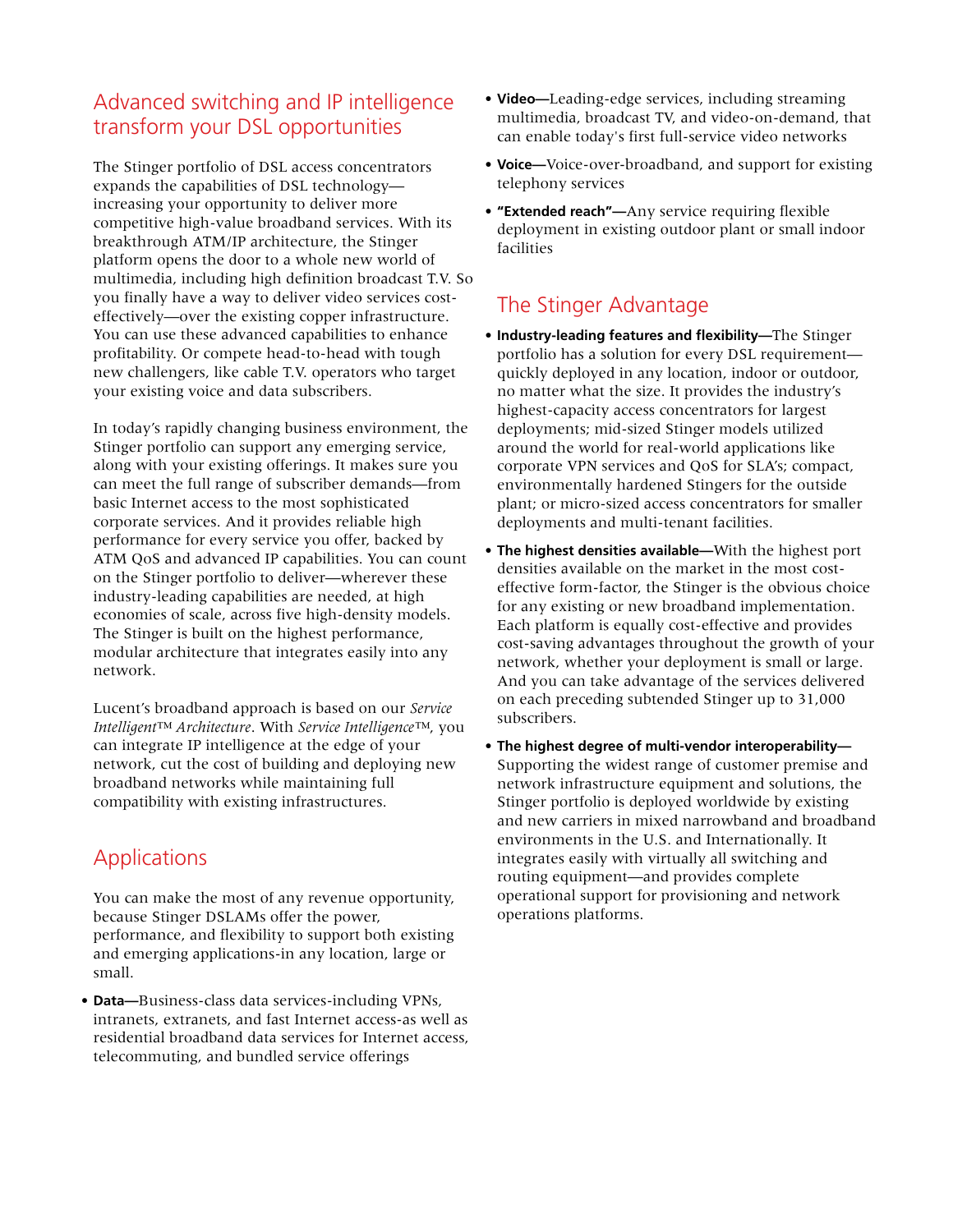- **Operational efficiency—**The Stinger platform enhances network operations on multiple levels. Automated loop qualification and provisioning capabilities speed up service deployment, streamline problem resolution, and cut costs. Enriched management capabilities enable cost-effective integration in any network, with consistent high-quality performance. And Lucent Worldwide Services provides a full suite of technical assistance and customer support designed to keep your network operating at its best.
- **The most economical service delivery—**The Stinger portfolio takes every opportunity to reduce your capital investment and operating expenses—by giving you cost-effective power consumption, a flexible, modular design that allows incremental growth, automated provisioning that streamlines service start up, enhanced management features that minimize staff time, and IP service aggregation, via IP trunking, that slashes backhaul costs.
- **Mission-critical reliability—**The Stinger platform guarantees consistent high performance for the most demanding applications because it incorporates a fully redundant architecture with carrier-class reliability, ATM QoS, and intelligent IP services. Hot-swappable control modules allow you to add new services and subscribers with zero downtime. And you can choose complete system redundancy for services that require the highest levels of dependability.
- **Easy expansion and upgrade—**Stinger's modular architecture supports multiple DSL types and allows you to take advantage of new broadband technology and switching advances—with minimal investment. As a result, the Stinger platform offers the industry's most cost-effective network migration, with unlimited opportunity for new growth and service expansion. All at a pace that's right for you.
- **Competitive edge—**Count on Stinger DSL access concentrators to give you all the power you need to overtake the competition. Integrated ATM/IP switching and routing provide real data throughput of up to 7.2 Gbps, so you can deliver the most sophisticated high-value applications over your existing infrastructure—from the latest business-class data services to high definition broadcast T.V. and video-on-demand. The Stinger is the first of it's kind to introduce IP multicasting, Gigabit Ethernet backhaul, and VDSL transport in a single package—crucial capabilities that enable you to compete head-to-head with cable and satellite companies and retain your existing subscribers.

### Key Applications

#### **Business-class services**

The Stinger portfolio's high-performance architecture provides everything you need to upgrade your data services for businesses of any size. The Stinger FS+ offers the highest capacity and port density in the industry, along with combined switching and routing throughput of up to 7.2 Gbps. This cutting-edge power can satisfy large-scale enterprise needs for internet, intranet, extranet access, corporate VPNs, videoconferencing and advanced multimedia services. For smaller businesses, the Stinger LS and RT deliver the same range of high-performance capabilities cost effectively—and offer easy expansion and upgrade capabilities.

#### **Consumer video services**

The Stinger platform provides you with cost-effective breakthrough video services, including broadcast T.V. With the Stinger IP2000 control module, you can now deliver IP video over DSL—using your existing infrastructure—and maintain the service quality your subscribers demand. Stinger video solutions have the speed, capacity, and economy to make carrierdelivered TV services a success, not only Standard Definition TV (SDTV), but for high-definition TV (HDTV) as well. These advanced capabilities expand revenue opportunities, while giving you a crucial competitive edge.

#### **Complete broadband service bundles**

Stinger advanced video capabilities are available just in time, as cable T.V. operators get set to begin aggressive marketing<sup>1</sup> of full-service "Triple-Play" offerings, designed to attract your lucrative telephony subscribers. With the Stinger platform, you have everything you need in a convergent data, voice, video platform to fight back, offering your own winning "Triple-Play" that will outperform any challenger. While many competing vendors struggle to develop their first viable video solution, Stinger enables costeffective IP video over DSL now, along with leading data capabilities, and high-quality voice-over-DSL. It's everything you need to launch your own Triple-Play service package before time runs out.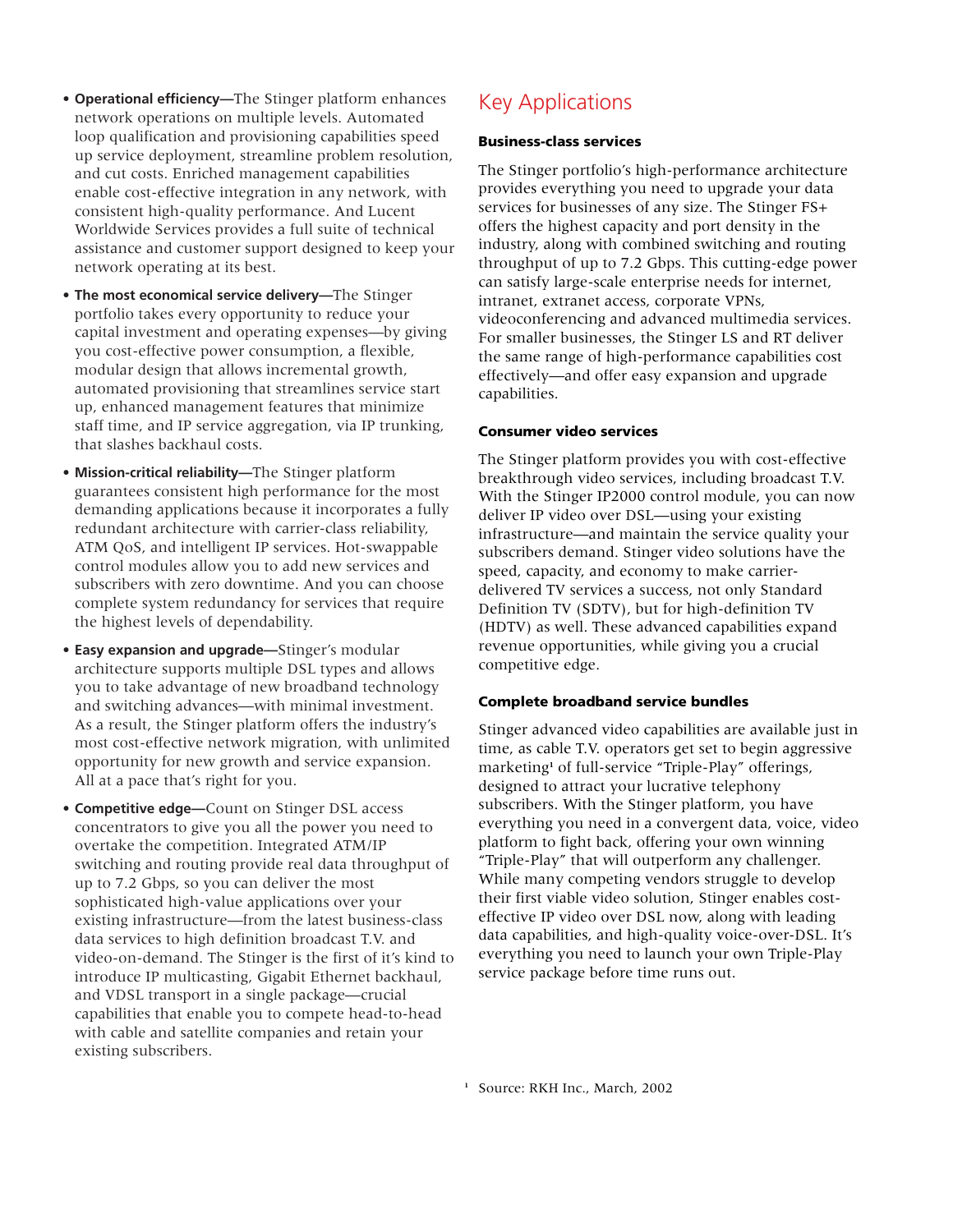#### **Extended DSL reach**

The Stinger RT and MRT are specially designed to deliver the full spectrum of high-value broadband services beyond the limits of the local loop. These models overcome common obstacles to DSL deployment by packing the Stinger platform's powerful ATM capabilities into a highly compact chassis, easily deployed in any location. It's the ideal way to tap into underserved communities offering new revenue opportunities—particularly in the U.S., where half of all potential DSL subscribers still struggle to get DSL service, but can't because of technical deployment issues. Extended reach solutions enhance profitability by enabling you to offer the same highperformance services to everyone, anywhere.

### Stinger Models

With a full portfolio of Stinger models—and modules you can choose the right capacity and capabilities to meet your specific needs. The Stinger portfolio satisfies any broadband requirement, whether it's for a broadband-only new build, or a broadband overlay in conjunction with existing narrowband services.

#### **The Stinger FS+**

The Stinger FS+ gives you the highest level of reliability and performance for any broadband offering, including today's leading-edge multimedia and video services. As the largest model in the Stinger product portfolio, it has the highest port density available on the market, helps you increase operating efficiency, and cuts costs.

- **Capacity:** 1008 ports—over 500 more than its nearest competitor
- **Deployment:** Central Office or other indoor locations needing high capacity
- **Applications:** Any high-performance broadband application—from corporate VPNs and interactive multimedia to broadcast T.V. for residential customers

#### **The Stinger LS**

Although it's slightly smaller than the FS+, the Stinger LS offers all the same capabilities, including the dependability and throughput needed to support advanced broadband services.

- **Capacity:** Model 1 (for 19" racks)—360 ports, Model 2 (for 23" racks)—504 ports
- **Deployment:** Central Office or other indoor facilities
- **Applications:** Any broadband data, voice, or video application

#### **The Stinger RT**

This hardened version of the Stinger LS is designed for use in outdoor cabinets to extend your network's high-performance broadband capabilities into new locations.

- **Capacity:** Model 1 (for 19" racks)—360 ports, Model 2 (for 23" racks)—504 ports
- **Deployment:** Any indoor or outdoor location
- **Applications:**—Quick service start up and expansion beyond the local loop

#### **The Stinger MRT**

Environmentally hardened, the Stinger MRT helps you take full advantage of the existing space in any outdoor or indoor installation.

- **Capacity:** Up to 48 ports, with built-in POTS splitters the highest port density available from a compact DSLAM.
- **Deployment:** Small size and flexible deployment options for outdoor/indoor use
- **Applications:**—Take DSL to underserved DSL communities, cost effectively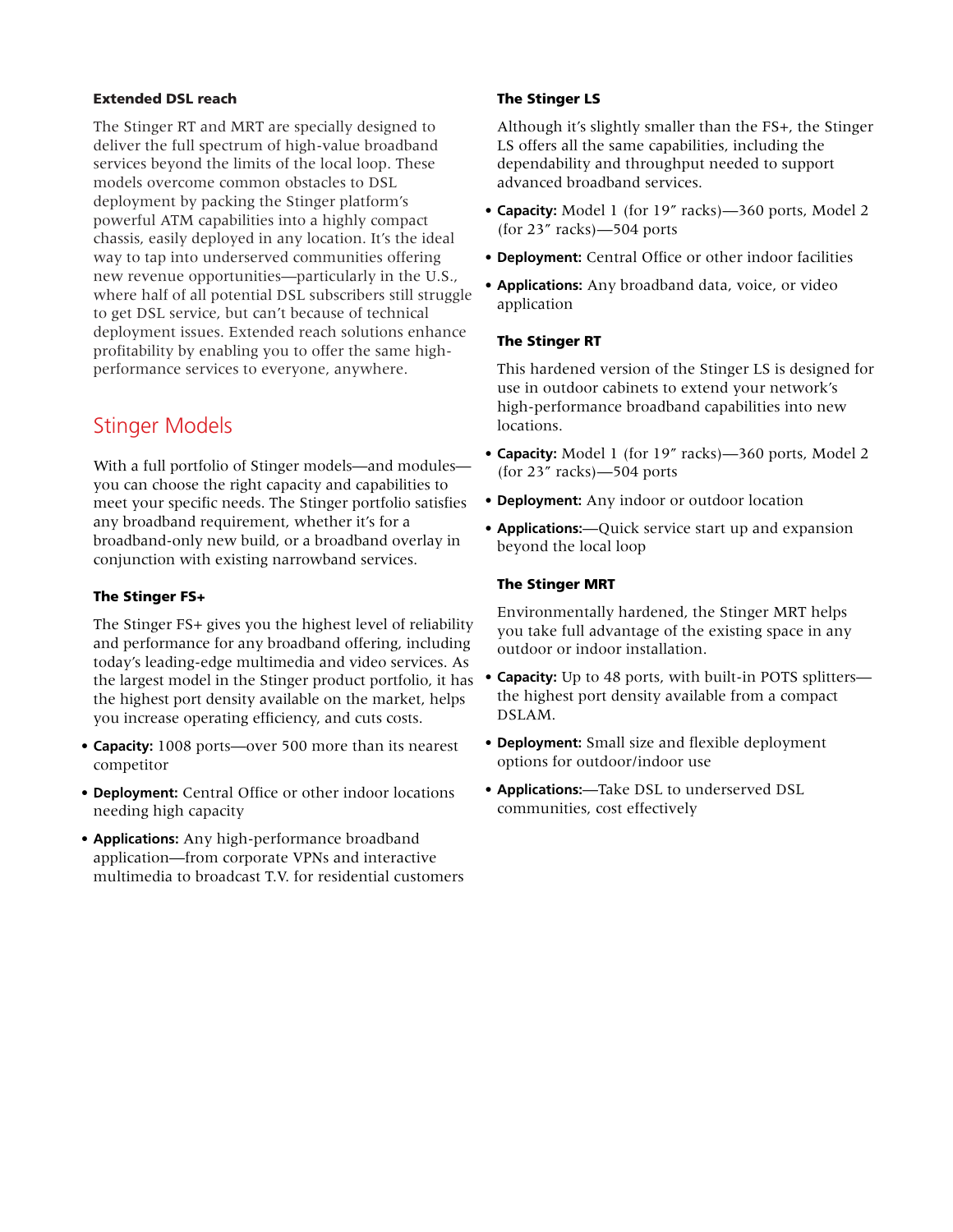### Stinger ATM Architecture

The Stinger architecture takes full advantage of ATM technologies, with integrated IP and flexible advanced queuing capabilities, transporting information at the highest possible speeds, with reliable Quality of Service, increased control over traffic flows, exceptional capacity, and reduced costs. Its modular design far exceeds any competitor in its ability to cut operating costs and allow rapid expansion—up to 31,000 connections via subtending. This modular approach also promotes cost-effective integration, enables complete system redundancy, and supports easy upgrades. So you have the most cost-effective way to maintain state-of-the-art processing power, software features, and memory capacity, as well as a complete spectrum of DSL transport options.

- **Switching and Control Modules (CM)—**These modules provide Stinger's high-speed switching fabric, Quality of Service (QoS) parameters, flexible queuing, traffic prioritization, and system control functions, including initialization, virtual connection establishment, configuration, and management. The newest Stinger CM, the IP2000, integrates intelligent IP routing and multicasting with ATM switching. These breakthrough IP capabilities enable standards-based IP multicasting and Gigabit Ethernet for voice, video, and data services—providing high-density video server aggregation and the most flexible and economical network and backhaul options.
- **Trunk Modules (TM)—**Trunking options include DS3/E3, OC-3/ STM-1, T1/E1, and Gigabit Ethernet. Trunk ports can be assigned for independent use or redundant operation, in any combination.
- **Optional Copper Loop Test (CLT) Module—**This module enables loop testing and qualification of all copper pairs to simplify DSL deployment.
- **Line Interface Modules (LIM)—** Stinger continually upgrades its range of DSL options—including ADSL, SDSL, HDSL.2, G.HDSL, IDSL, and VDSL—so you can choose the technology that best supports your needs. The recently introduced VDSL line card supports the most bandwidth-intensive applications, including multiple TV channels, high-definition television, and interactive TV, in parallel with voice and data services.
- **Line Protection Modules (LPM)—**These modules provide subscriber line connectivity. Redundant versions support 1:n port redundancy and 1:n LIM redundancy. Non-redundant LPMs are also available.
- **Optional Path Selector Module (PSM)—**The PSM enables LIM redundancy and provides external access to all copper pairs terminated on Stinger LPMs. This capability enables externally attached test sets to test and qualify the loops.